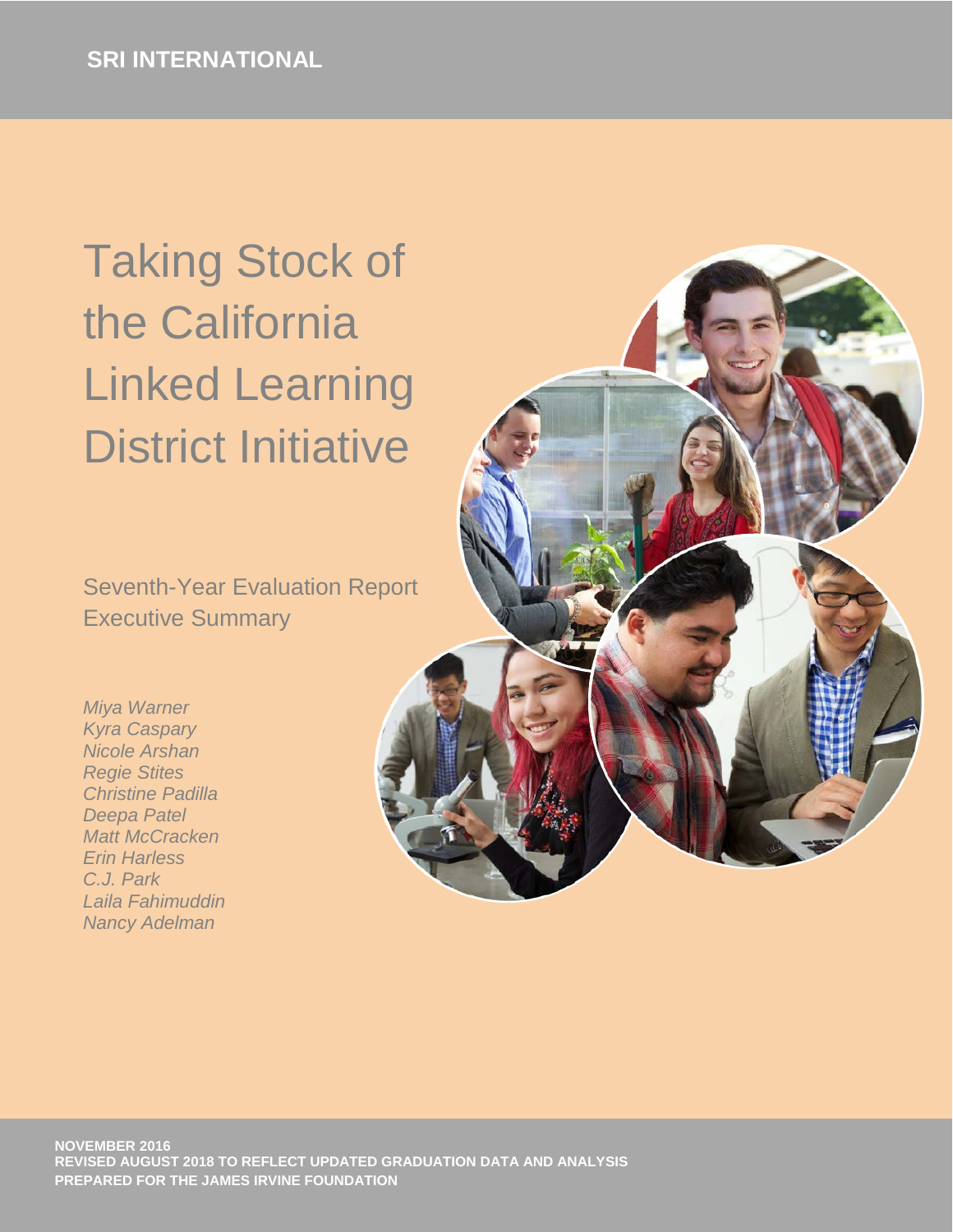# **Executive Summary**

Since 2006, The James Irvine Foundation has invested more than \$100 million in Linked Learning, a promising approach to transforming education in California. In 2009, the Foundation launched the California Linked Learning District Initiative ("the initiative") to demonstrate this approach in nine school districts. The multiyear evaluation of this large initiative has a twofold purpose: to document the work and distill lessons from districts that are applying Linked Learning systemically and to measure the effect of this comprehensive implementation on student outcomes.

#### **About Linked Learning**

Rejecting the outmoded and usually inequitable separation of students into vocational and academic tracks, Linked Learning pathways are designed to integrate four core components throughout the student experience:

- Rigorous academics that prepare students to succeed in college.
- Career technical education courses in sequence, emphasizing real-world applications of academic learning.
- Work-based learning that provides exposure to real-world workplaces and teaches the professional skills needed to thrive in a career.
- Comprehensive support services to address the individual needs of all students, ensuring equity of access, opportunity, and success.

Linked Learning pathways are organized around industry-sector themes and can take the form of stand-alone small schools or academies within larger comprehensive high schools. Ideally, the industry theme is woven into lessons taught by teachers who collaborate across subject areas with input from working professionals, and reinforced by work-based learning with real employers. If possible, pathway students in every grade have their own course section for each of their classes—math, English, social studies, and a career technical education course—to allow teachers to implement integrated, cross-discipline projects and increasingly indepth work-based learning experiences.

Certified Linked Learning pathways have successfully undergone an external review process managed by ConnectEd: The California Center for College and Careers or by NAF (previously the National Academy Foundation), a national network of college and career academies, based on indicators of pathway quality. Certification indicates that a pathway has attained a certain level of fidelity to the four core components of Linked Learning.

# **The Linked Learning District Initiative**

Through the California Linked Learning District Initiative, the Foundation supported nine districts in developing systems of career pathways that are available to all high school students. A total of 46 pathways were certified across the nine districts as of July 2016.

The initiative is a vehicle for enhancing Linked Learning, determining what makes it successful at a systemic level, and demonstrating its viability as a comprehensive approach for high school reform.

#### **Participating Districts**

Antioch Unified Long Beach Unified Los Angeles Unified Montebello Unified Oakland Unified Pasadena Unified Porterville Unified Sacramento City Unified West Contra Costa Unified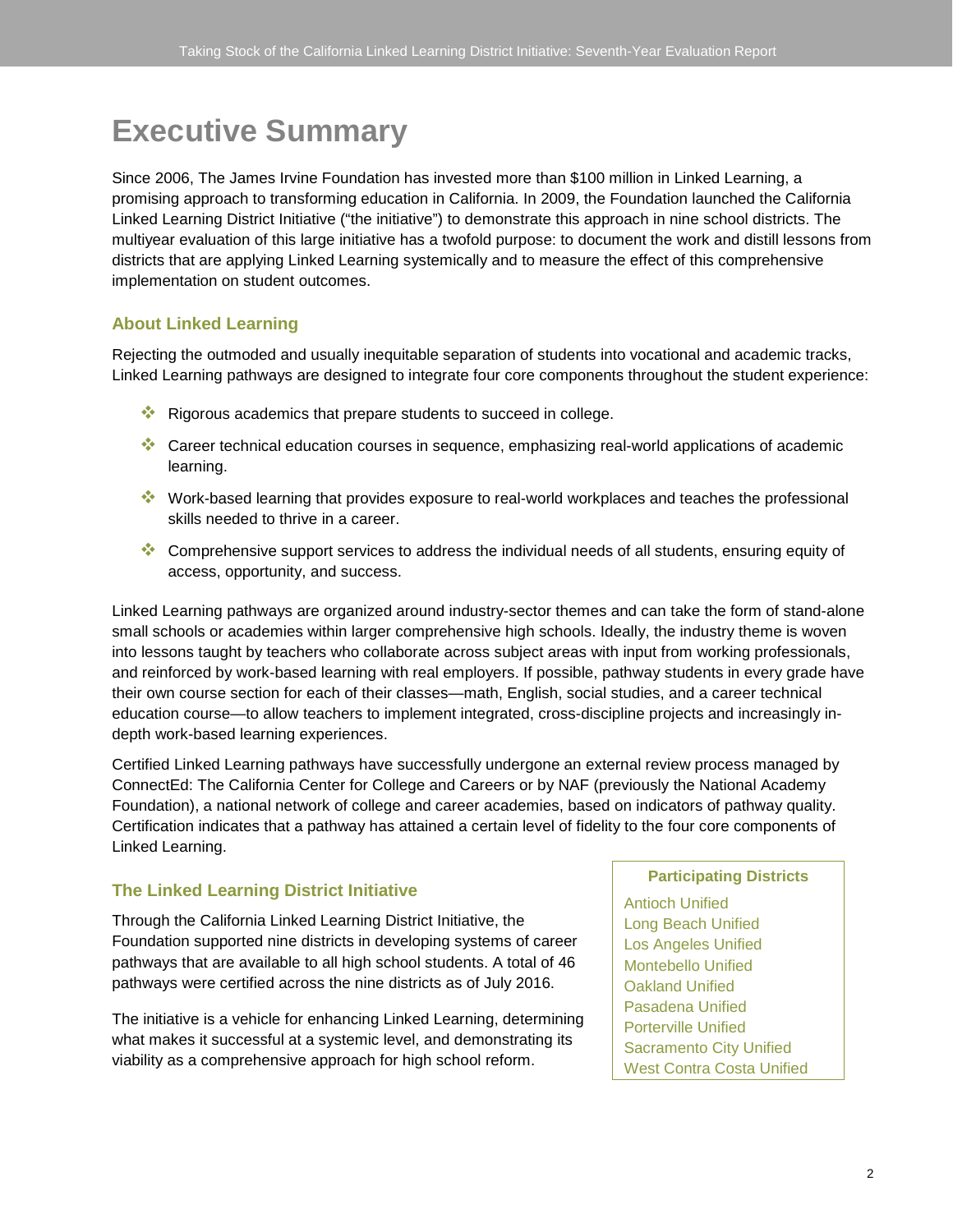The nine districts participating in the Linked Learning District Initiative varied in size, from slightly over 5,000 high school students to over 185,000 high school students, and represented a variety of geographic regions across California. All had a high proportion of disadvantaged students and below-average student achievement. More than three-quarters of the high school students in each district were nonwhite, and more than half were socioeconomically disadvantaged.

# **About This Evaluation**

SRI International has conducted a rigorous, multimethod evaluation of the initiative in each year of its implementation, conducting interviews with district administrators, partners, stakeholders, pathway teachers, and students; administering surveys to students both in high school and 1 year after graduation; and collecting administrative data on students' high school academic outcomes and initial postsecondary enrollment. We have followed three cohorts of students: the class of 2013 in four districts and the classes of 2014 and 2015 in all nine districts.

SRI's seventh annual evaluation report on the progress of the California Linked Learning District Initiative differs from previous evaluation reports in that it is designed to be comprehensive and summative, rather than focusing on new developments in the initiative or policy context. With 2013–14 marking the final year of Foundation funding for the initiative, this report provides updated findings on student engagement and achievement outcomes, including initial enrollment and persistence in postsecondary education. In addition, this report provides final lessons learned from the experiences of the initiative districts; their successes and challenges with Linked Learning systems implementation over the past 7 years; and their plans for expanding and sustaining Linked Learning while maintaining pathway quality and fidelity to the Linked Learning approach. This will be the final multimethod annual report on the California Linked Learning District Initiative, however we will provide updated postsecondary education results in fall 2017 for the three cohorts included in this evaluation.

# **Linked Learning Outcomes**

A central goal of the initiative was to increase student engagement, develop the knowledge, skills, and dispositions that would allow students to succeed in school and work, and ultimately improve high school academic outcomes, graduation rates, and successful transitions to a full range of postsecondary education opportunities, particularly for low-income and disadvantaged youth. In this report, we provide end-of-highschool and initial postsecondary outcomes for certified pathway students in all nine districts and all three cohorts in our evaluation.[1](#page-2-0) We also present results from student surveys measuring students' perceptions of their growth in high school and their experiences transitioning to postsecondary endeavors. We pay particular attention to issues of access and equity, in terms of how closely the demographic composition of certified pathways reflected their districts as a whole, and how students in specific subgroups—students with low prior achievement, those with high prior achievement, English learners, and African American, Latino, and female students—performed, compared with similar students in traditional high schools. Finally, we present outcomes for students in noncertified pathways, a diverse group of programs identified by districts as pathways that have not yet been Linked Learning certified, compared with those of students in traditional high schools. The purpose of this analysis was to examine whether a career theme alone, without the additional quality assurance process indicated by certification, was enough to result in improved student outcomes.

<span id="page-2-0"></span><sup>&</sup>lt;sup>1</sup> We used statistical controls to compare outcomes for certified and noncertified pathway students with those of students who attended traditional high schools, had similar demographic characteristics and prior achievement, and were enrolled in the same district. We could not control for unobserved and unmeasured characteristics of students, however, such as motivation and parental support. Our analyses therefore can neither shed light on nor adjust for ways these unobserved characteristics may differ between pathway and traditional high school students. For more information on the data and methods used in these analyses, please see the full seventh-year evaluation report.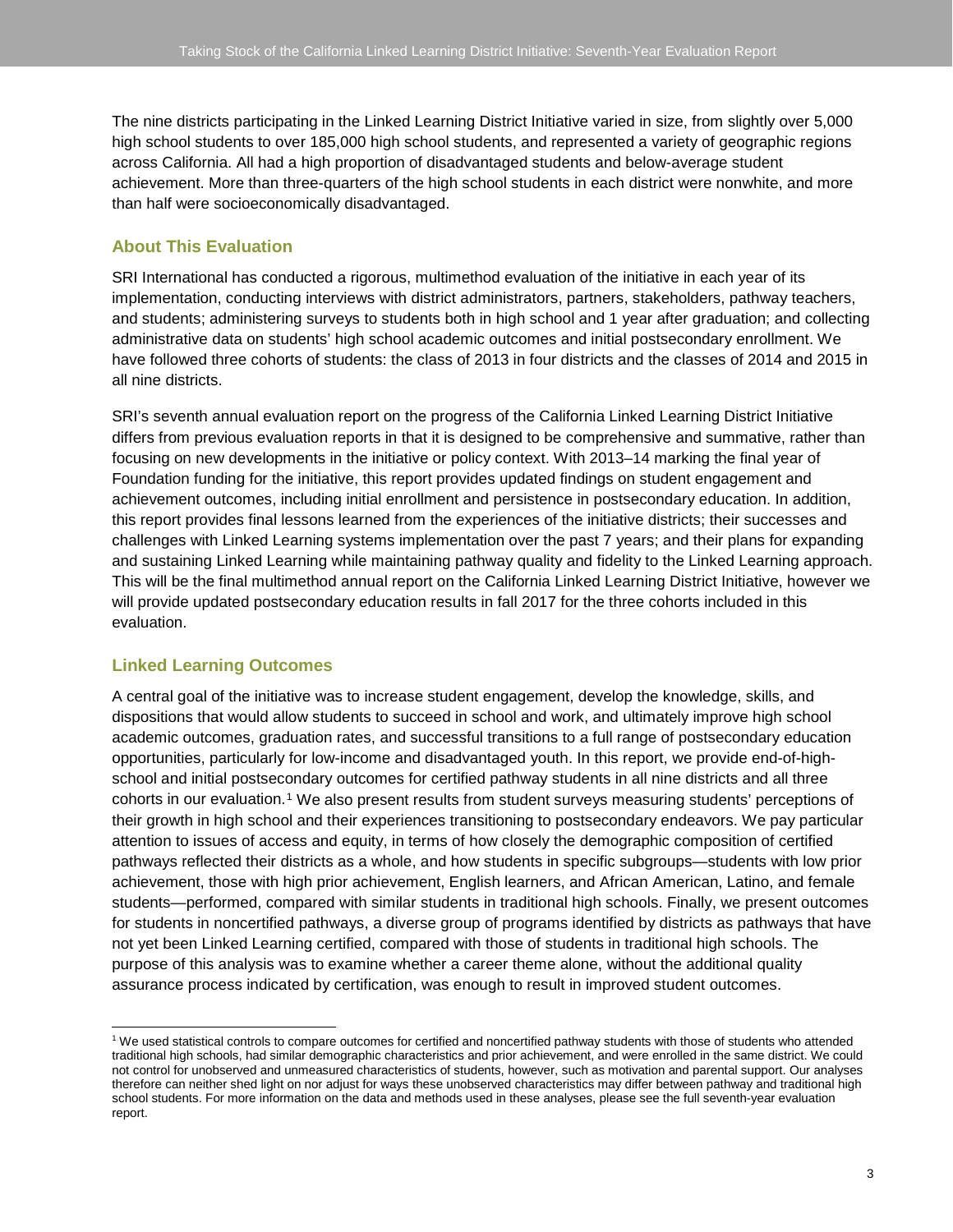#### **College and Career Readiness**

The first set of outcomes we present are indicators of students' success in high school, as well as their impression of the skills they gained from participating in Linked Learning.

#### *Academic Outcomes*

We have consistently found that the Linked Learning approach did make a difference for high school students, leading to decreased dropout rates, higher graduation rates, and more credits earned for students in certified pathways. For context, the size of the effect of Linked Learning on credits earned is equivalent to nearly onehalf of a semester of coursework.

Our findings on certified pathway students' college readiness are more mixed. Students in certified Linked Learning pathways completed slightly more of the college preparatory courses required to be eligible for a California public 4-year institution, compared with traditional high school students, and were equally likely to complete the full complement of requirements. With the addition of the class of 2015, we also found that certified pathway students and their peers in traditional high schools earned similar college-admission GPAs. In light of our finding that certified pathways retained students who otherwise might have left high school prior to senior year and were unlikely to pursue the full college preparatory curriculum, this evidence that certified pathways were doing at least as well helping students complete the college preparatory course requirements is promising. Finally, we found that certified pathway students were more likely to be classified as ready or conditionally ready for college in English language arts (ELA) on the Early Assessment Program exam, exempting them from remediation at the majority of California's postsecondary institutions, and outperformed similar peers in traditional high schools on the ELA California High School Exit Exam. However, for other student engagement and school success measures, including daily attendance, course failures, ELA California Standards Test scores, and Math California High School Exit Exam, the two groups did not differ.



4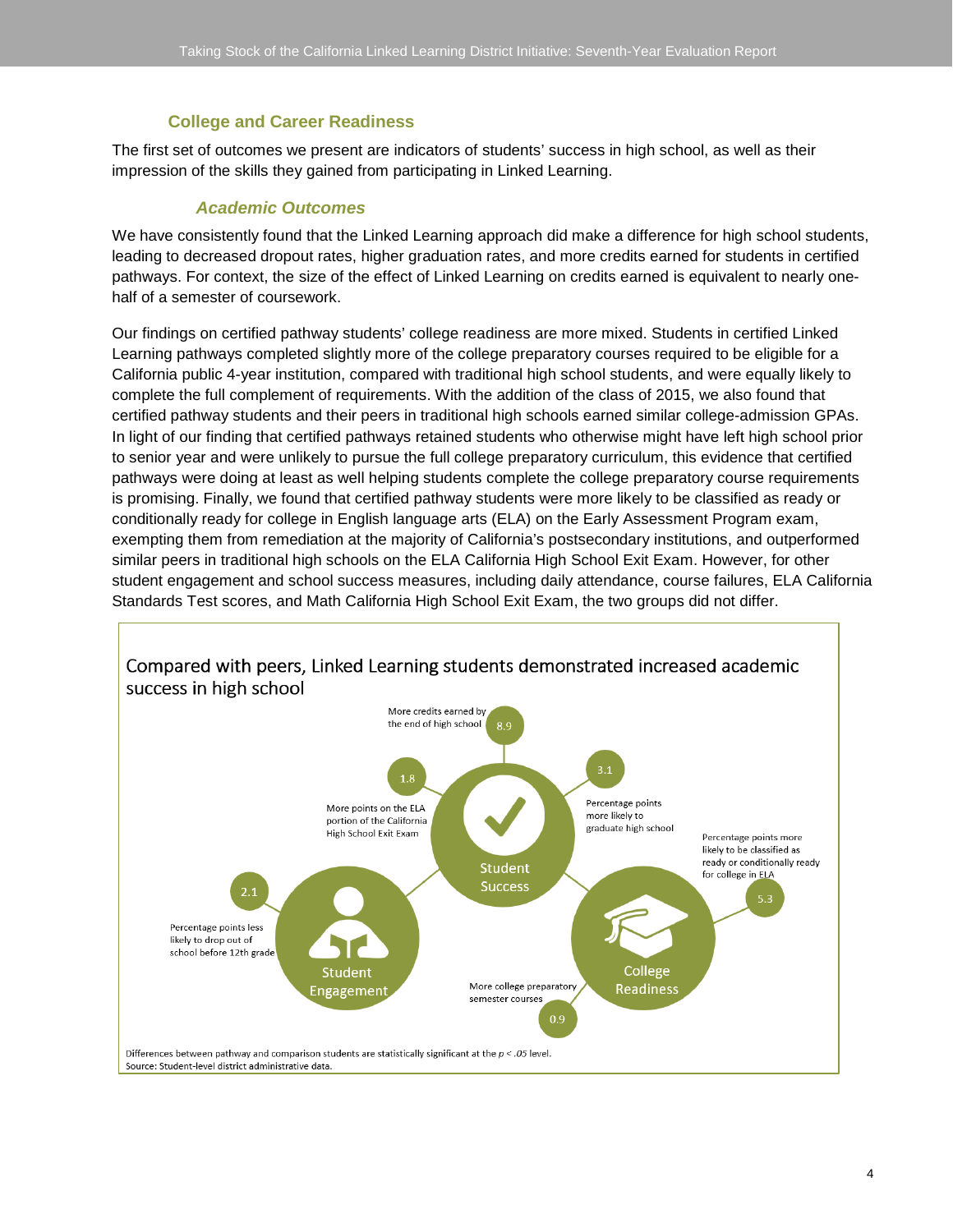# *Student Perceptions*

On our survey of 12th-graders, certified pathway students were more likely than comparison students to report that high school helped them develop key 21st century skills, such as communication, collaboration, and informational literacy. Further, pathway students were more likely to report that their high school experiences improved their self-management skills and sense of self-efficacy, as well as their knowledge of expectations for professional behavior and their ability to create a job application letter or resume.



# **Postsecondary Transitions**

For the first time this year, we were able to track all three cohorts of students through their first year after high school to see whether these early indicators of college readiness translated into better labor market outcomes or smoother transitions to college.

# *College Enrollment and Persistence*

Certified and noncertified pathway students were as likely as similar peers in a traditional high school to enroll in college. Conditional on enrollment in any postsecondary institution, pathway students were also equally likely to enroll in a 4-year college and to persist in school to a second year, compared with similar peers who attended traditional high school programs. Although the finding for enrollment in a 4-year college is not significant in the overall sample, it is significant and positive for some student subgroups, as discussed below under "Access and Equity."

# *Postsecondary Experiences*

In addition, the postsecondary survey allowed us to explore students' transition to postsecondary education in more depth. When they rated factors influencing their choice of major, pathway students were more likely than comparison students to identify as important courses taken in high school, encouragement of a counselor or other adult at their high school, and spending time in a work setting where people worked in the field of their major.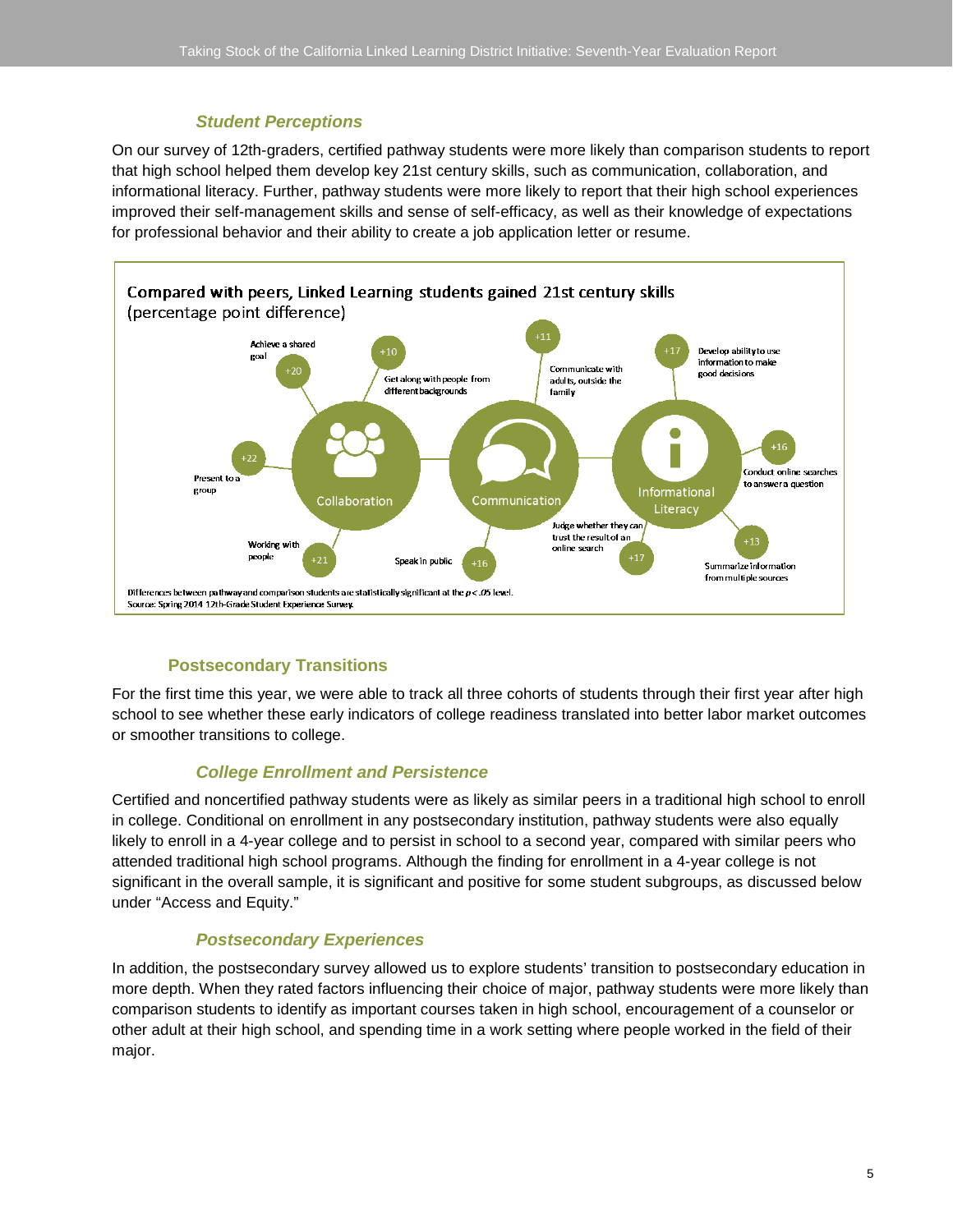# Compared with peers, more Linked Learning students reported high school influences as important on their major or program of focus (percentage point difference)



Immediately after high school, the skills gained by Linked Learning students translated into jobs better than those of their peers, as indicated by benefits such as paid vacation, sick leave, and health insurance. These results are based on a survey of former Linked Learning and nonpathway students in three of the initiative districts conducted in spring 2016 following their

12th-grade year. Pathway students, however, reported jobs that had similar levels of autonomy and that demanded similarly complex skills (such as communication and problem solving) as those reported by their peers. Further, pathway students did not report greater time management, goal setting, responsibility for work quality, or initiative in seeking help when struggling than their peers. These similarities between pathway and comparison students could be due to the timing of the survey; previous studies suggest that some of the benefits of pathway participation may not be initially visible and may instead accrue over time.

Although educators have traditionally viewed transition supports as largely the purview of postsecondary institutions, Linked Learning pathways—with their emphasis on preparing students for college and career and their focus on student supports—are well positioned to connect students to available transitional supports. However, we found no evidence that pathway students experienced stronger college transition supports than comparison



students did. Pathway students reported similar ability to navigate the college financial aid process, were slightly less likely to report having participated in new-student orientation (91% versus 96%), and were equally likely to report participating in other activities to support transitions, such as summer preparation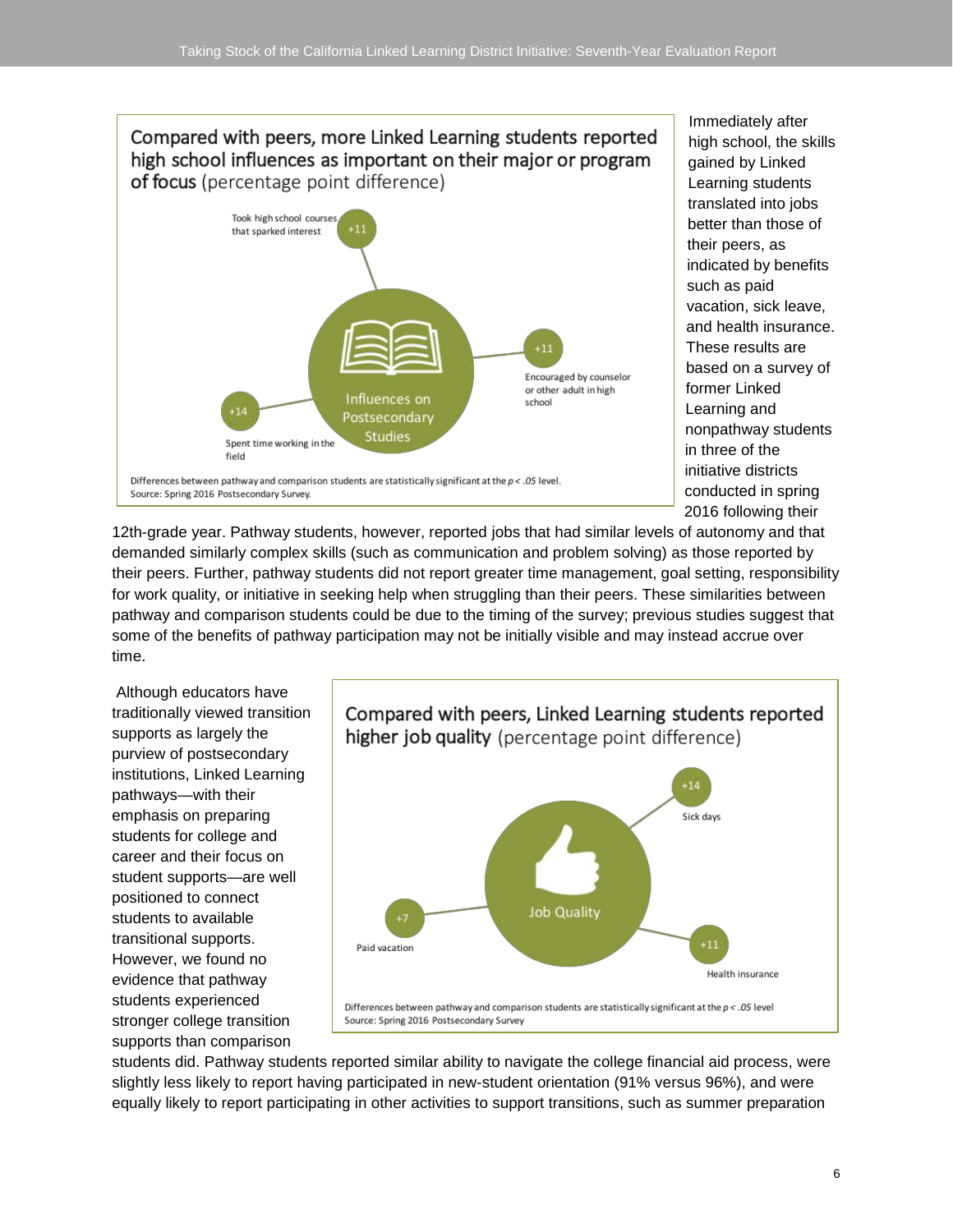programs, counseling, student support groups, or summer programs, at their postsecondary institutions. Finally, pathway and comparison students were equally likely to report enrolling in developmental (remedial) courses in college.

### **Access and Equity**

The Linked Learning approach strives to provide all students with equitable access and opportunities for full participation in a variety of high-quality career-themed pathways—regardless of race, class, prior achievement, or special learning needs. To evaluate access and equity, we examined districts' choice and recruitment policies, assessed the degree to which pathways were representative of their districts' high school student populations, analyzed student persistence in pathways, and compared academic outcomes for Linked Learning student subgroups with those of similar peers in traditional high school settings.

# *Enrollment and Persistence*

In addition to providing leadership, common vision, and support for implementation of the initiative, district offices are also responsible for the recruitment and assignment policies whereby students are informed of and enroll in pathways. In examining these policies, we found:

- Districts that achieved the most accessible pathway enrollment systems combined a required open-choice policy (all eighth-graders went through a high school choice process in which they could access most or all pathway options in the district) with centralized outreach and recruitment practices (the district organized recruitment for all pathways, ensuring a level of consistency).
- Three districts achieved representative enrollment in certified pathways, reflecting the challenge in realizing equity in a choice-based system.

Enrolling students in pathways is only the first step in ensuring equitable access—we also examined whether students remained in the *same* certified pathway they initially enrolled in as an indicator of whether they received the support needed to succeed. We found:

- Overall, more than half (68%) of students who were enrolled in certified pathways remained in their initial pathways through 12th grade.
- English learners, special education students, and students with low prior achievement were less likely than the average student to persist in their initial pathways.

# *Subgroup Academic Outcomes*

For our analysis of academic outcomes by student subgroup—African Americans, Latinos, females, English learners, and students with low prior achievement—we examined each outcome presented earlier. We found:

• On average, students who entered certified pathways with low prior achievement were 4.5 percentage points less likely to drop out, were 7.6 percentage points more likely to graduate, and accumulated 15.5 more credits and 1.7 more college preparatory requirements than similar peers in traditional high school programs. Although students with low prior achievement in certified pathways were equally likely to enroll in a postsecondary institution as similar peers, when they did enroll in a college, they were 6.4 percentage points more likely to enroll in a 4-year institution.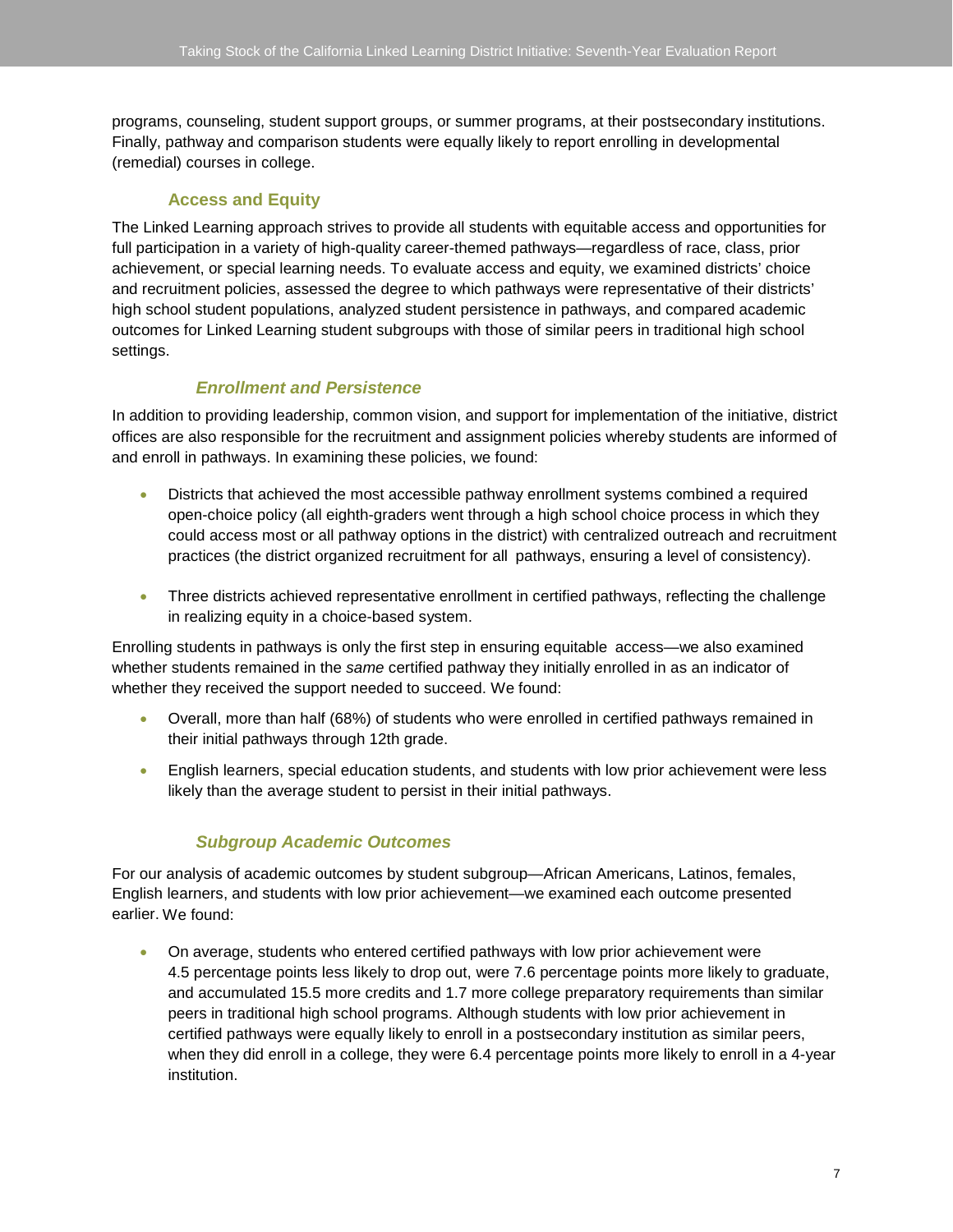- On average, English learners in certified pathways earned 11.7 more credits—equivalent to more than two courses—and one more college prep requirement than similar peers in traditional high school programs.
- On average, African American students in certified pathways earned 15.2 more credits—roughly three courses—than African American students in traditional high schools. Among African Americans who enrolled in a postsecondary institution, certified pathway students were 12.4 percentage points more likely to enroll in a 4-year college than their peers.
- Findings for female and Latino students mirrored the overall results for students in certified pathways—most likely because female and Latino students accounted for 50% and 59%, respectively, of the total student sample.

These results confirmed that the overall positive or neutral effects of pathway participation are not masking negative effects for specific subgroups. The observed effectiveness of Linked Learning for students entering high school with low academic skills is consistent with the thesis that pathways' prescribed course of study may be particularly beneficial for disadvantaged students who otherwise might find themselves tracked into lower level classes and who may find the real-world relevance and smaller community provided by a certified pathway key to thriving in school. Similarly, African American students and those with low prior achievement in certified pathways—groups that are traditionally underrepresented in higher education—may have enrolled in 4-year colleges more frequently than their peers because of the additional support offered by the pathway small learning communities. Given the greater complexities and challenges of enrolling in a 4-year college as opposed to a 2-year college, the additional supports from teachers, guidance counselors, and pathway staff may have been particularly beneficial to students who otherwise might have opted for a 2-year institution.

On the other hand, these findings suggest that African American and English learner students may not have experienced the full academic benefits of participating in a certified pathway. Interviews with high school counselors indicated that scheduling conflicts with required language classes often prevented English learners from participating fully in a pathway's course sequence, tempering the effect of pathway enrollment on outcomes for these students.

# **Noncertified Pathways**

Noncertified pathway programs typically share some important features with the certified pathways, such as a small cohort and career theme, but vary in their implementation of the full Linked Learning approach. With the inclusion of the class of 2015, this year for the first time we found that noncertified pathway students were 1.9 percentage points less likely to drop out before 12th grade and 2.9 percentage points more likely to graduate compared with similar peers in traditional high schools. We saw no other statistically significant differences between noncertified pathway students and similar peers in traditional high schools for any other outcomes. The decreased dropout rate and increased graduation rate for noncertified pathway students with the addition of the more recent class of 2015 may reflect the investment in a districtwide system of pathways. Throughout the course of the grant, all nine districts pushed to extend the Linked Learning approach to new pathways, build up weaker pathways, and eliminate pathways that may not have had the structure, staff, or student interest to function at a high level.

# **Key Strategies**

As Linked Learning expands to more and more districts in California, the successes and challenges of the nine initiative districts implementing Linked Learning systems over the past 7 years are highly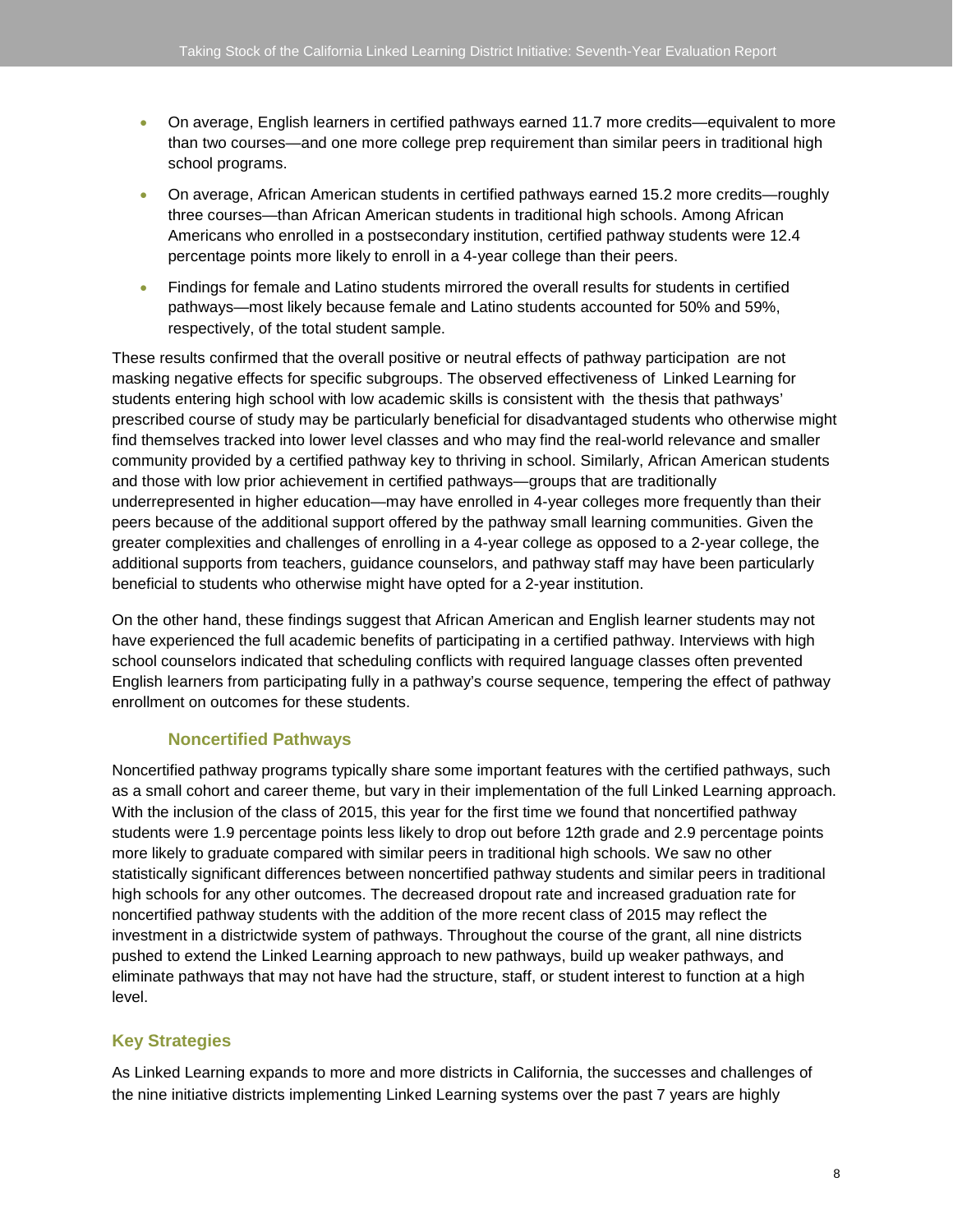instructive for districts that are just beginning to engage with or scale up Linked Learning. Over the course of the evaluation, we asked district and school administrators, pathway leads, coaches, and technical assistance providers to reflect on what is needed to make Linked Learning successful. Drawing on their responses, as well as our own analyses of successful approaches and ongoing challenges, we have distilled a set of key strategies that support implementation of Linked Learning for both school districts and pathways.

# **For School Districts**

- A **common vision** for Linked Learning and collective buy-in for the goals of the initiative, shared by educators across the district and at every level; in particular, the superintendent, executive cabinet, and school board must be **visible and public champions** of the effort.
- **Leadership** for Linked Learning, including a **dedicated Linked Learning director** with cabinet-level positional authority, supervisory authority over high school principals, and the support of a **crossdistrict Linked Learning leadership team** with representatives of many district offices (including offices of human resources and curriculum and instruction), as well as principals and pathway leads.
- **Attention to equity**, including the distribution and location of pathways and the policies and recruitment practices that influence student preferences and access to pathways.
- **Staff and structures to support work-based learning** so the responsibility of providing work-based learning opportunities that are allocated equitably to students does not fall solely to pathway leads and teachers.
- **Favorable human resources policies** to recruit and retain pathway teachers and allow for the development of experienced, collaborative pathway teaching teams.
- A **broad-based coalition** of regional industry partners, civic leaders (e.g., Chamber of Commerce, mayor), and local postsecondary institutions to support work-based learning, to smooth transitions to postsecondary education, and to sustain Linked Learning.
- A **continuous improvement process** that is valuable to district staff and pathway teachers and ensures fidelity to the Linked Learning approach.

# **For Pathways**

- **Strong and active leadership from principals** who understand the core Linked Learning components and oversee the creation of **master schedules** that support (1) regular collaborative planning time for pathway staff and (2) "pure" student cohorts that spend all or almost all of their school day moving through pathway classes together.
- **Sufficient time and support for pathway leads** to fulfill their responsibilities (e.g., additional release time and administrative support) are essential for making the position sustainable.
- **An engaged team of teachers** who come together as a community of practice to develop integrated curriculum, deliver high-quality instruction, and support students.
- **Active pathway-level advisory boards**, working alongside engaged pathway leads and staff, are essential in helping pathways develop curriculum, assess student performance, and identify workbased learning opportunities.

External technical assistance from ConnectEd in the form of district- and pathway-level coaching was a critical support for initiative districts in implementing these key strategies. District-level coaching initially focused on building relationships, spreading the foundational knowledge of Linked Learning, getting key leaders on board, helping shift educators' mindsets to align priorities and supports with Linked Learning,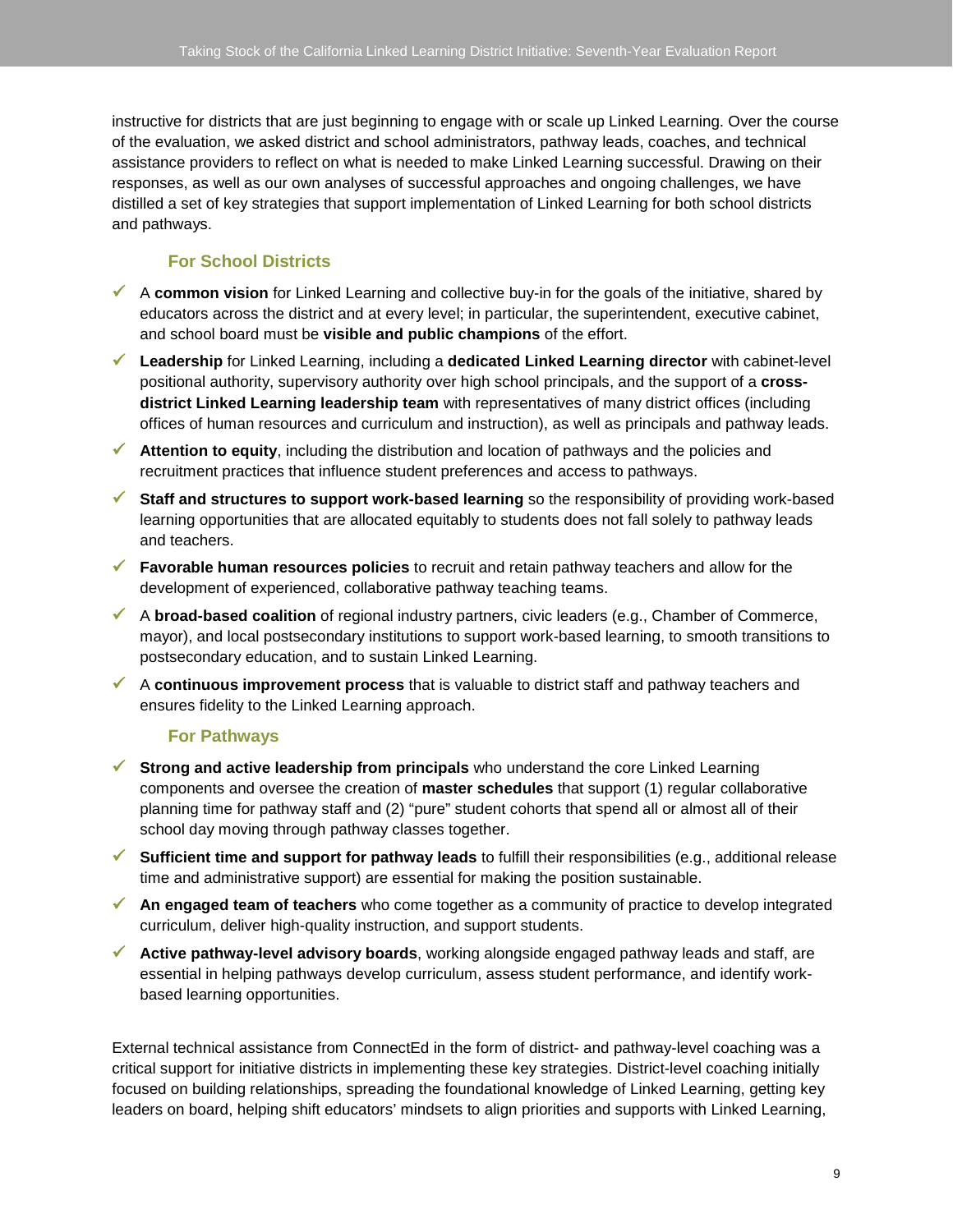and helping district staff examine and confront traditional leadership structures and district practices. At the start of the initiative, ConnectEd also provided pathway-level coaching; however, as districts became more familiar with the Linked Learning approach, many transitioned to developing a cadre of internal pathway coaches, often veteran pathway teachers who were trained to take on the coaching role by ConnectEd. Whether internal or external, pathway coaches can help teachers make the instructional shifts necessary to truly implement a rigorous, integrated academic and technical curriculum with aligned work-based learning experiences. Effective coaching must be tailored to a pathway's specific needs (e.g., master scheduling, development of integrated projects, leadership skills to facilitate a generative community of practice among pathway teachers).

#### **Looking Ahead**

With the ending of Foundation support, the majority of districts have shifted their focus from increasing the quantity of pathways to strengthening Linked Learning implementation in existing pathways by establishing systems to assess pathway quality and strengthening structures to support pathway teams. Districts recognized that by establishing high-quality pathways that produce results they could build a body of evidence to communicate how Linked Learning prepares students for college and career, fueling both student demand and teacher support for Linked Learning.

Even without ambitious pathway expansion goals, districts had to think creatively about how to continue the work of deepening Linked Learning implementation and sustaining high-quality pathways. Implementing Linked Learning with fidelity requires dedicated district-level staff members, release time for pathway leads and teachers to collaborate on integrated projects, coaching to build teachers' capacity to make the necessary instructional shifts, and support for developing and administering work-based learning opportunities. By 2015–16, districts found that to continue support for these key Linked Learning scaffolds, they could not rely solely on internal resources but needed to strategically leverage regional partnerships to support work-based learning and college and career preparation, draw on new state funding aligned with the goals of Linked Learning, and use state and district accountability systems to further elevate Linked Learning as a central district priority.

As state and Foundation funding have pushed the development of regional consortia to support college and career pathways, districts were able to capitalize on these funding opportunities and regional partnerships to help sustain Linked Learning. Districts strategically combined new state grants aligned with the goals of Linked Learning with general funds to deepen Linked Learning implementation and sustain high-quality pathways. Districts also leveraged the regional partnerships that were catalyzed by these new funding sources, particularly to expand work-based learning opportunities and dual-enrollment offerings through local community colleges. Regional systems hold promise for supporting and sustaining Linked Learning district implementation, but only insofar as they themselves are sustained. As funding for the regional work ends, the sustainability of these partnerships will depend on partner organizations' adopting the consortia mission as part of their goals and creating standard operating procedures for working with one another.

Attaining sustainability, however, requires more than finding the necessary resources; it requires a shift such that knowledge and authority for the reform are transferred from the external reform agent to teachers, schools, and districts so that the reform can become self-generative. By design, the initiative's focus on building district systems attempted to ensure that this shift took place, and our evaluation has identified a number of strategies associated with more successful institutionalization of Linked Learning, including the communication of a common vision and creation of a cross-district leadership team to ensure that Linked Learning is codified in district priorities, such as a graduate profile defining the skills and competencies for high school graduates. As California shifts some control for school accountability to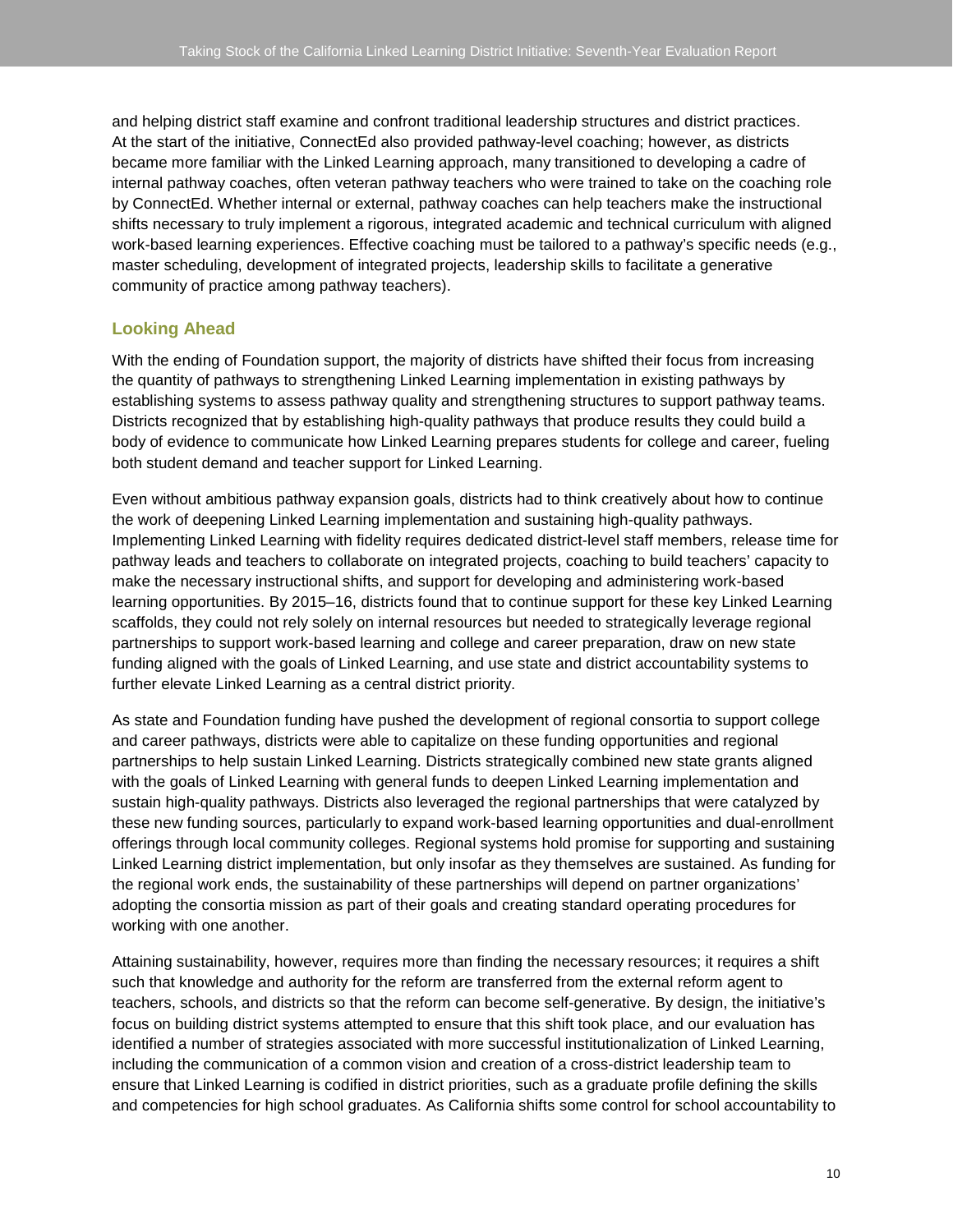districts and broadens its state school accountability system to include multiple measures of college and career readiness, another strategy for institutionalizing Linked Learning is to use state and district accountability systems to further elevate Linked Learning as a central district priority.

Some districts have incorporated Linked Learning into their evaluations for high school principals, and all nine districts have included Linked Learning as a strategy in their local district accountability plans. These plans, reviewed by county offices of education, codify district goals, strategies for meeting these goals, and metrics for measuring progress toward achieving them. At the state level, California's new school accountability system is broadening to encompass a multimeasure College and Career Indicator that is likely to include career technical education (CTE) pathway completion, in addition to measures districts are already required to address in their local plans, such as completion of college preparatory or advanced coursework or college readiness assessment scores. The inclusion of a CTE metric is encouraging for sustaining Linked Learning, but districts can take it a step further by specifying metrics in their local accountability plans related to completion of both CTE coursework *and* college readiness, capturing the integration of academic and career-based learning that defines the Linked Learning approach.